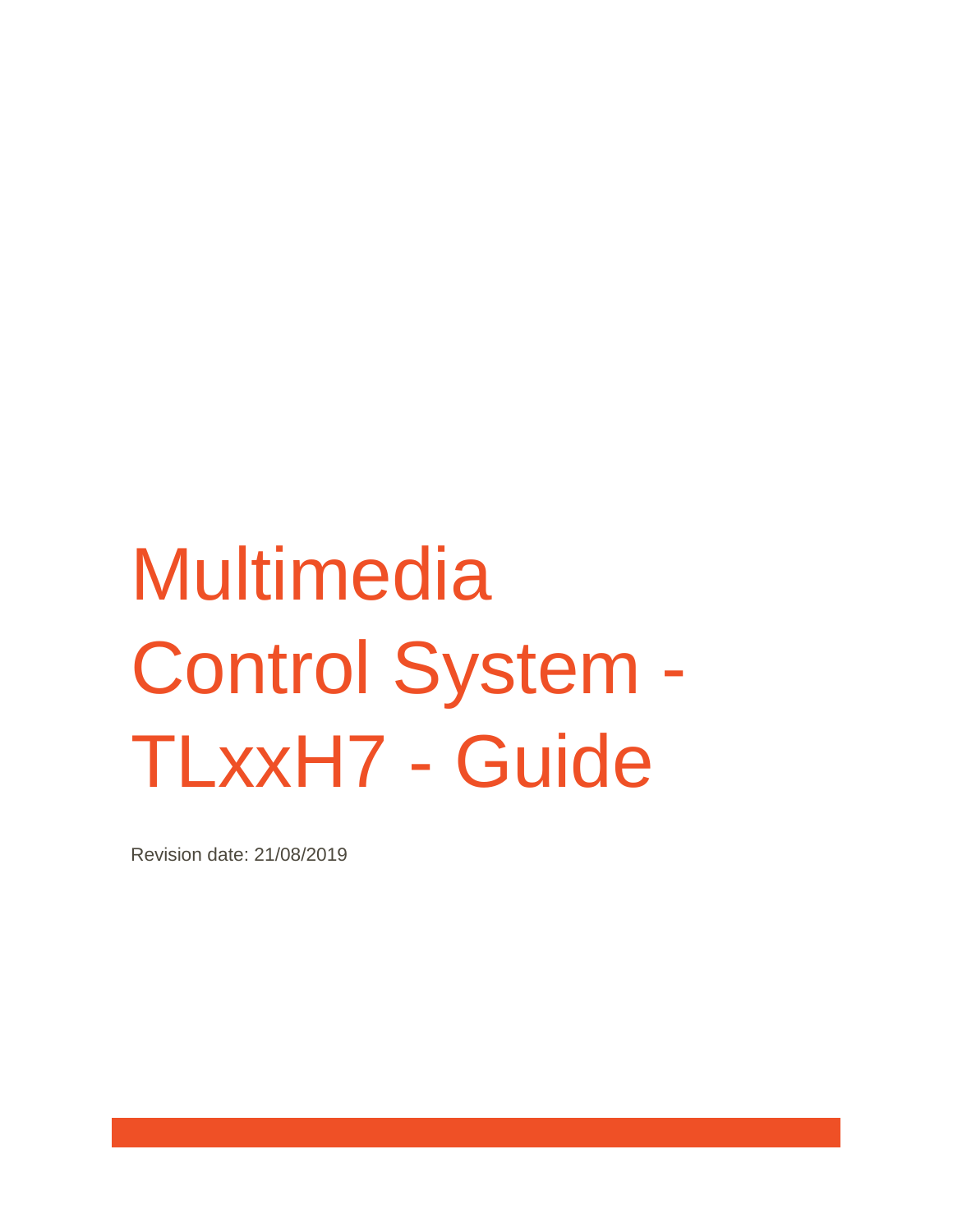

*Please read the entire instruction sheet before you start.*

Please use the link provided here;

<https://www.dropbox.com/s/hjm55iy3ppfs2yx/control%20software%20En.zip?dl=0>

Download and extract the link's attachment to a safe place on your desktop to be able to advance to the next stages.

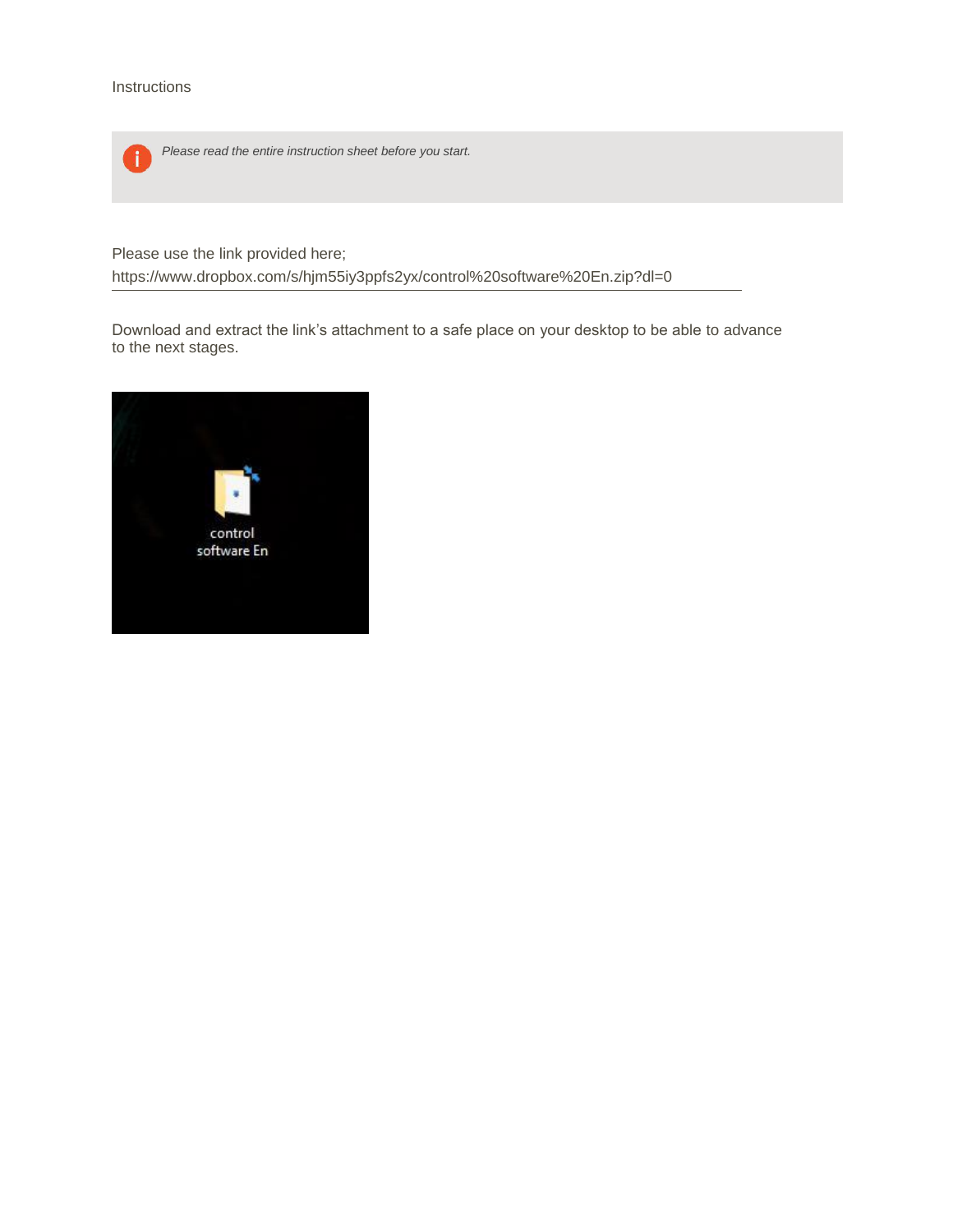In order to set up the screens correctly, the screen's settings will need to be changed.

The 'video wall set' on the screen's settings will need to be changed to match each screen in order for the screens to connect to each other correctly. To do this, please follow the steps below;

Press 'Menu' on the remote while pointing at the IR sensor under the screen.

Once the settings menu pops up to use the remote and navigate to "Video wall set" as the image shows below.

| ŧ               | ×<br>ç                                         |                                                  |
|-----------------|------------------------------------------------|--------------------------------------------------|
|                 | <b>Partner Noon</b>                            |                                                  |
|                 | Color Sode<br>ing advant.                      |                                                  |
| <b>Contract</b> | This Fill Gar                                  | <b>CONSUMP</b><br>O <sub>1</sub><br>$\leftarrow$ |
|                 |                                                |                                                  |
|                 |                                                | <b>Bullance</b><br>29<br><b>SYSE</b>             |
|                 | <b>CONTRACT</b><br><b>Mons</b><br><b>COLOR</b> | ٠                                                |
|                 |                                                | 12                                               |
|                 |                                                | 19                                               |
|                 |                                                | 26                                               |
|                 |                                                | 134.<br>$\alpha$                                 |

A new option will show up. Follow the setting's on the image below, the main screen will have the 'Currently Vaddr: 1' as this is screen one and 'total vaddr: 3' as there are 3 screen's set in total. If you have 5, this option would be 5.

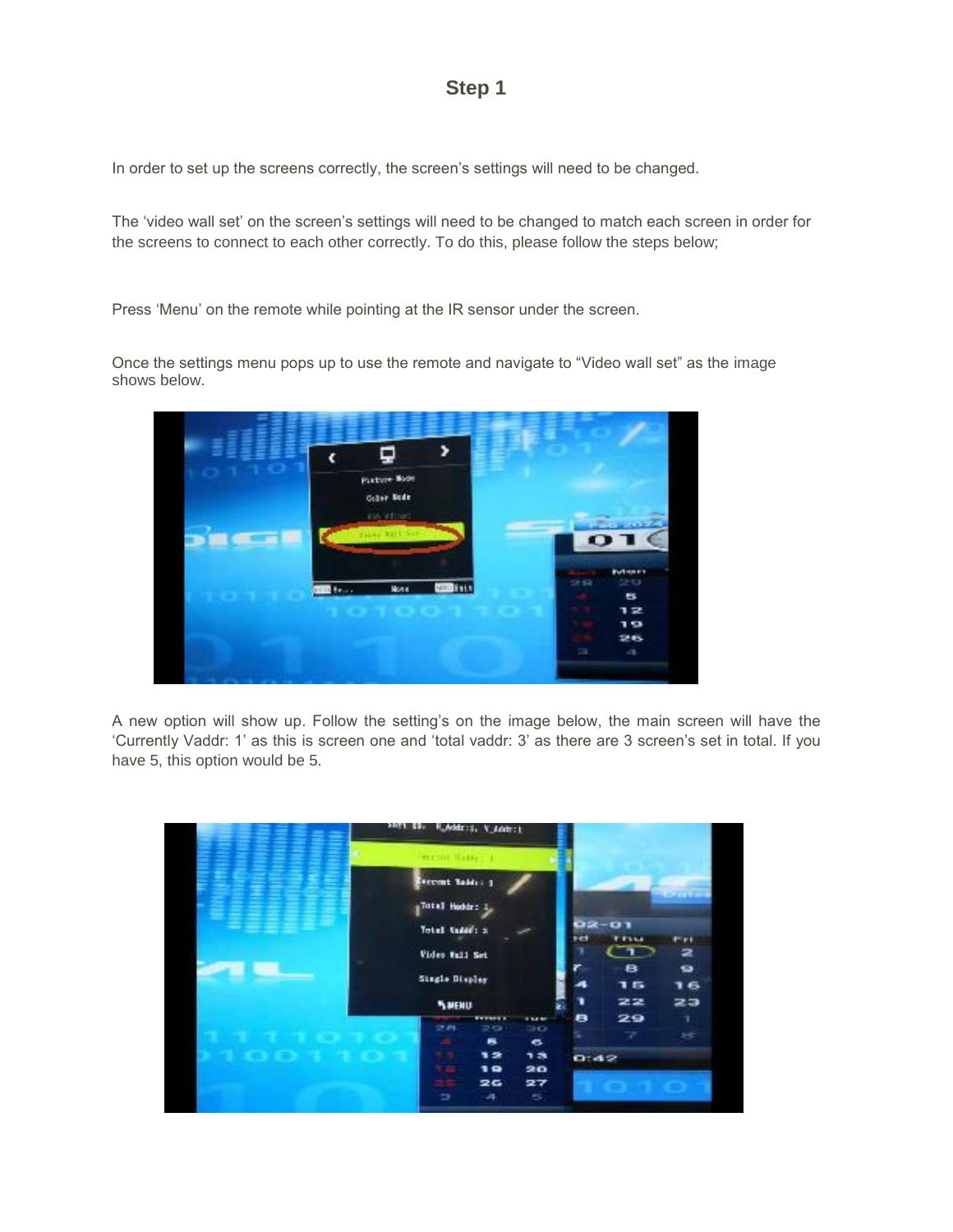Screen two will have the same setting's as the image shows below. The 'Current Vaddr' will be set as '2' as this is screen two. Screen 3 will have the 'Current vaddr' set as '3' but everything else will be the same as the previous screen's settings.

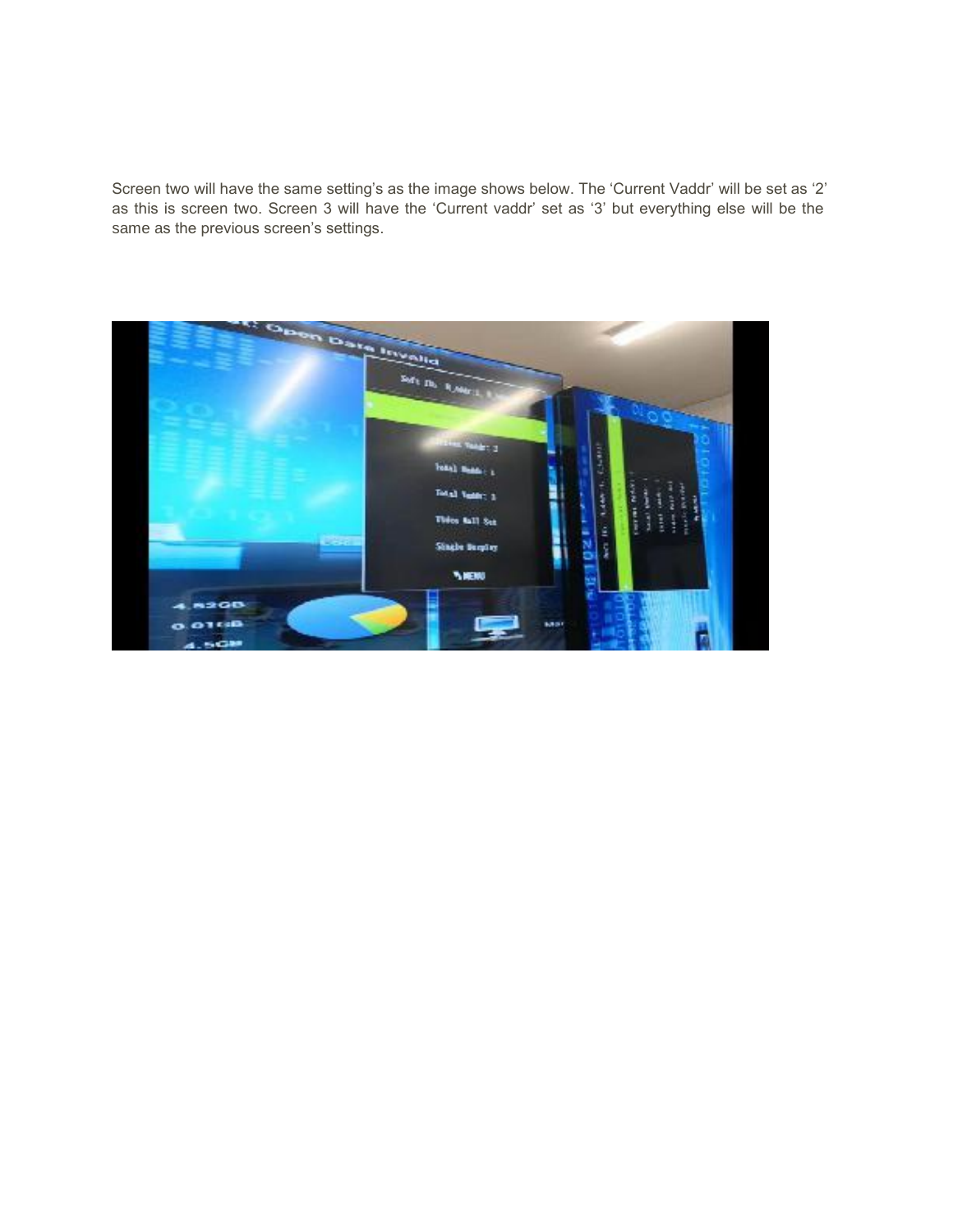(Note: Before preparing the cables, have a 'main' screen that will be the screen that is connected to the PC and will take control of the other screens.)

Once the screens are set up, use the RS232 cable provided to connect with the PC to your chosen 'main' screen. This RS232 cable needs to be connected to the 'RS232 in' slot. This will not work if this cable is connected to the RS232 out.

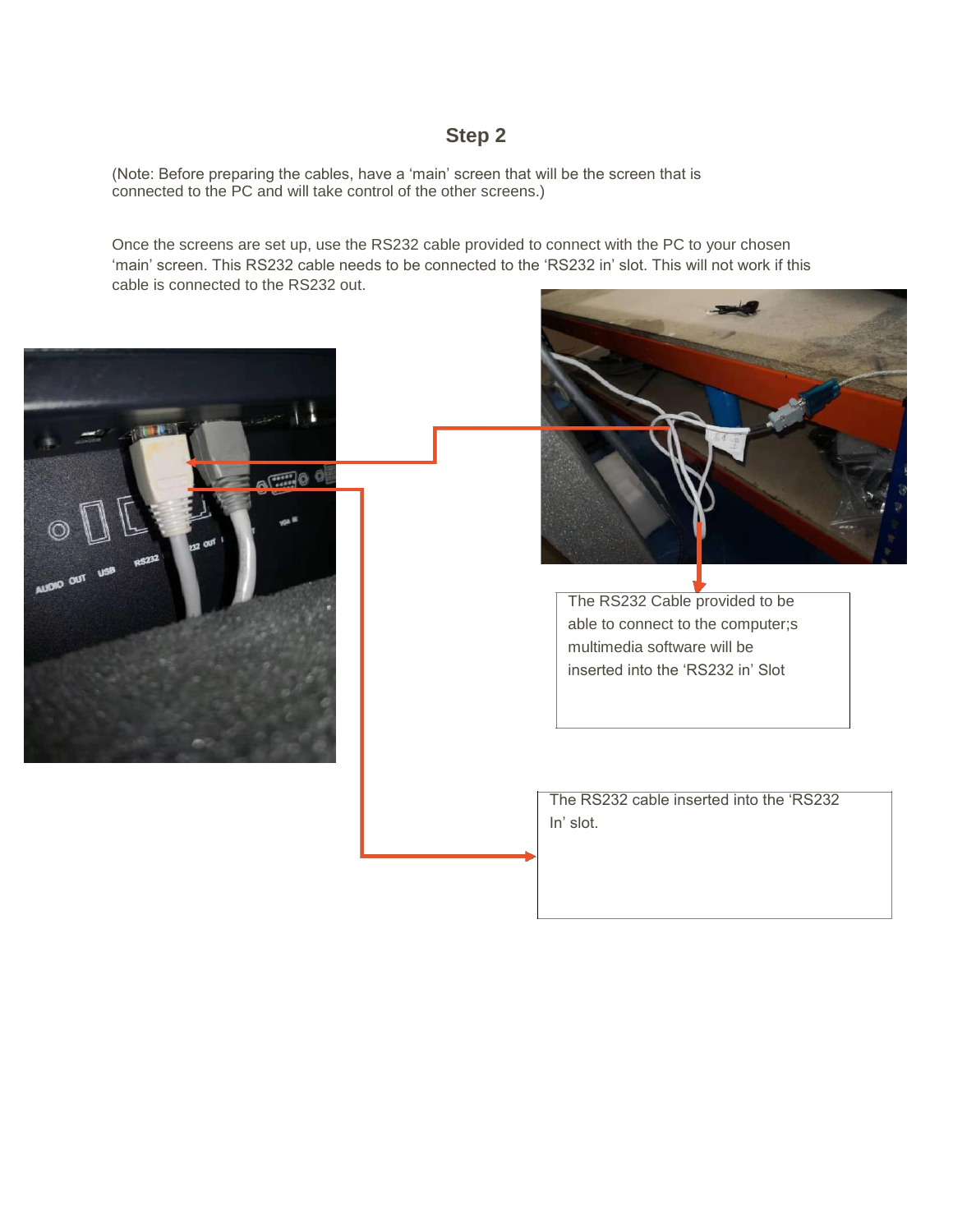

Use the cable provided (VGA to USB) to connect to the RS232 cable will need to be inserted into an empty USB slot, exactly like the picture shows.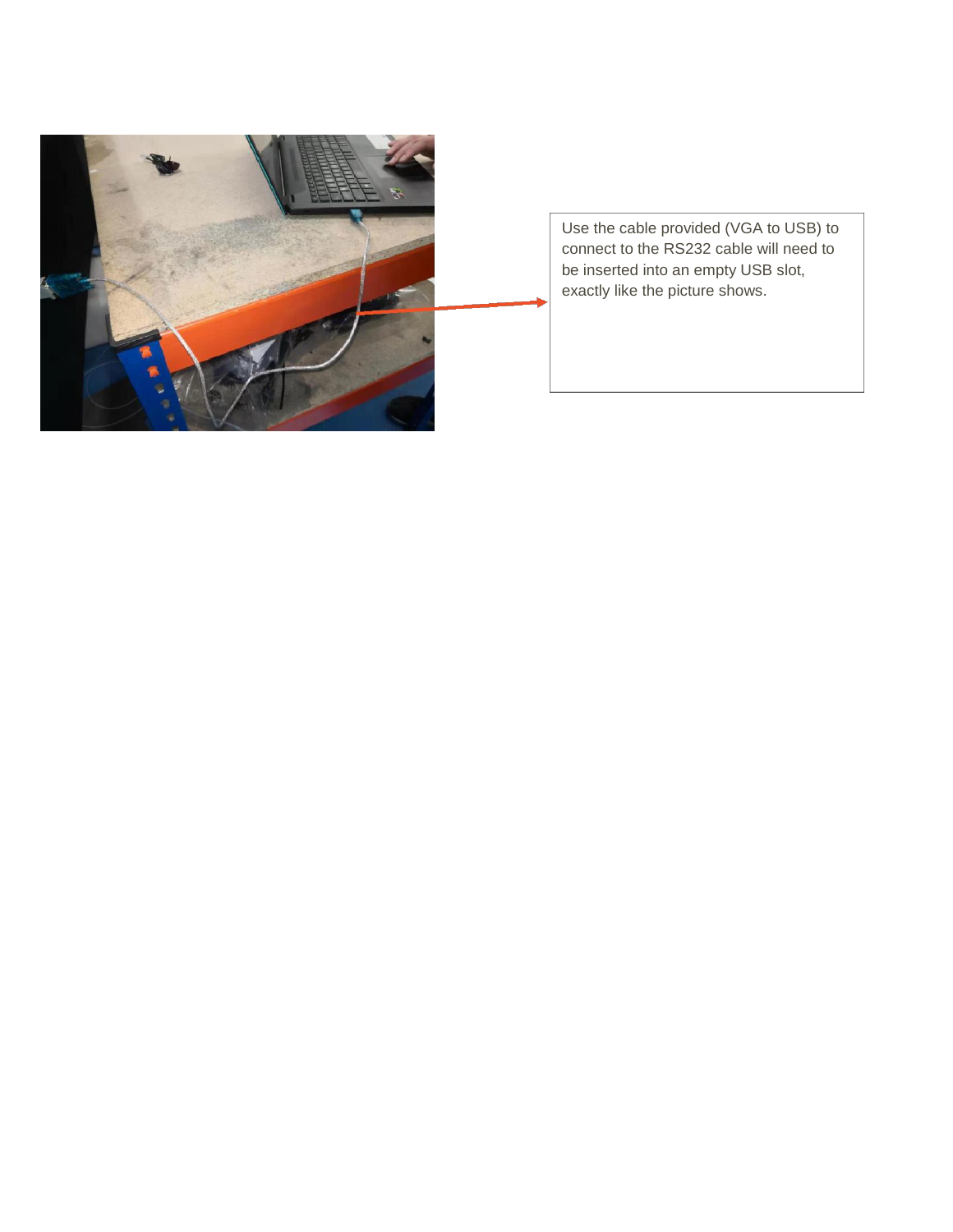Once step 2 is completed, start setting up the other RS232 cables provided, these cables will be connected to each screen in a certain pattern, with one screen connecting from 'RS232 out' to 'RS232 in' on the second screen. The pattern is shown on the images below. For this guide, I will be using 3 TLxxH7 screen's and controlling them using the main screen.

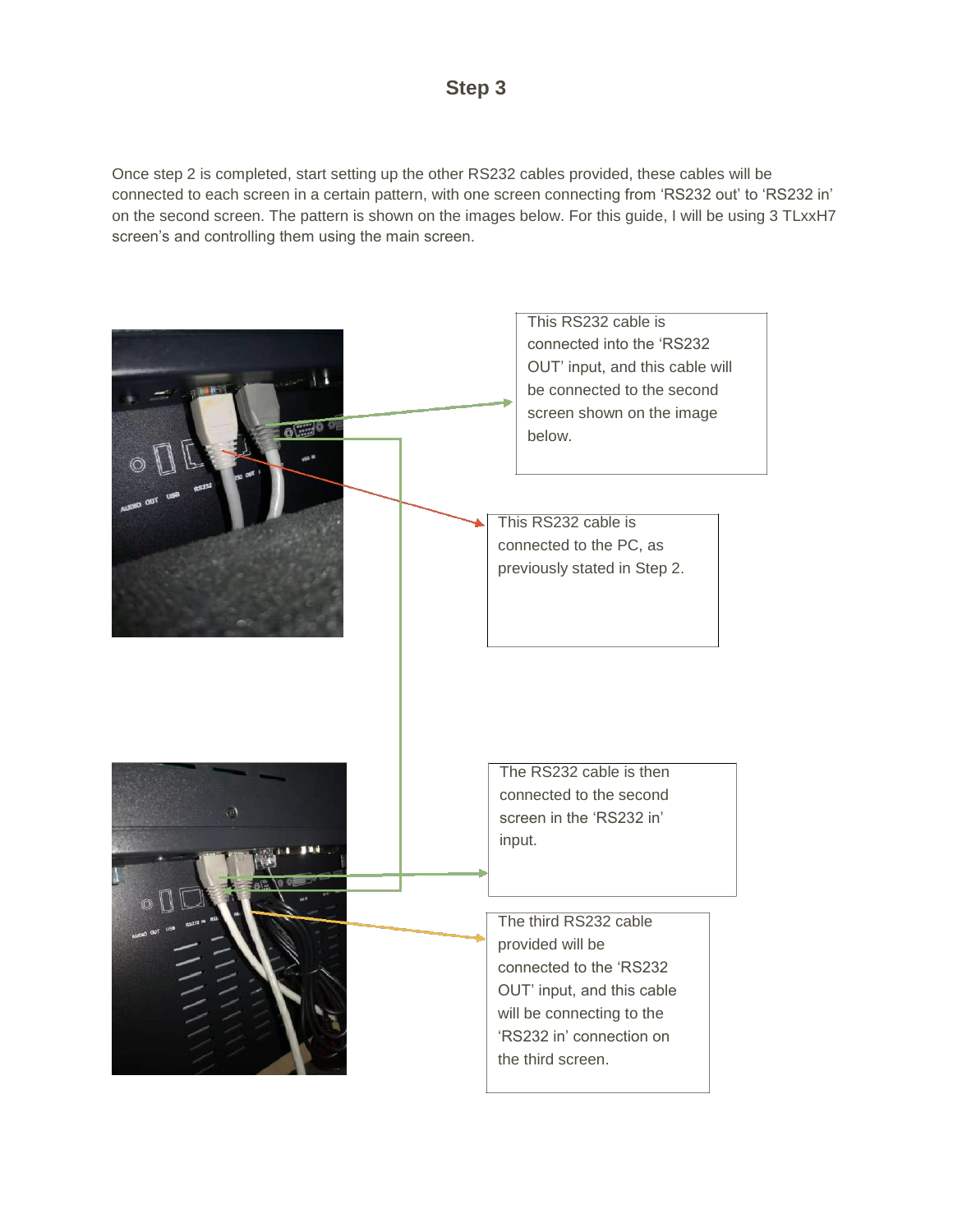

The Third RS232 cable is connected into the 'RS232 IN' input on the screen. This completes the daisy chain and connects all the screen's together, ready for the multimedia software.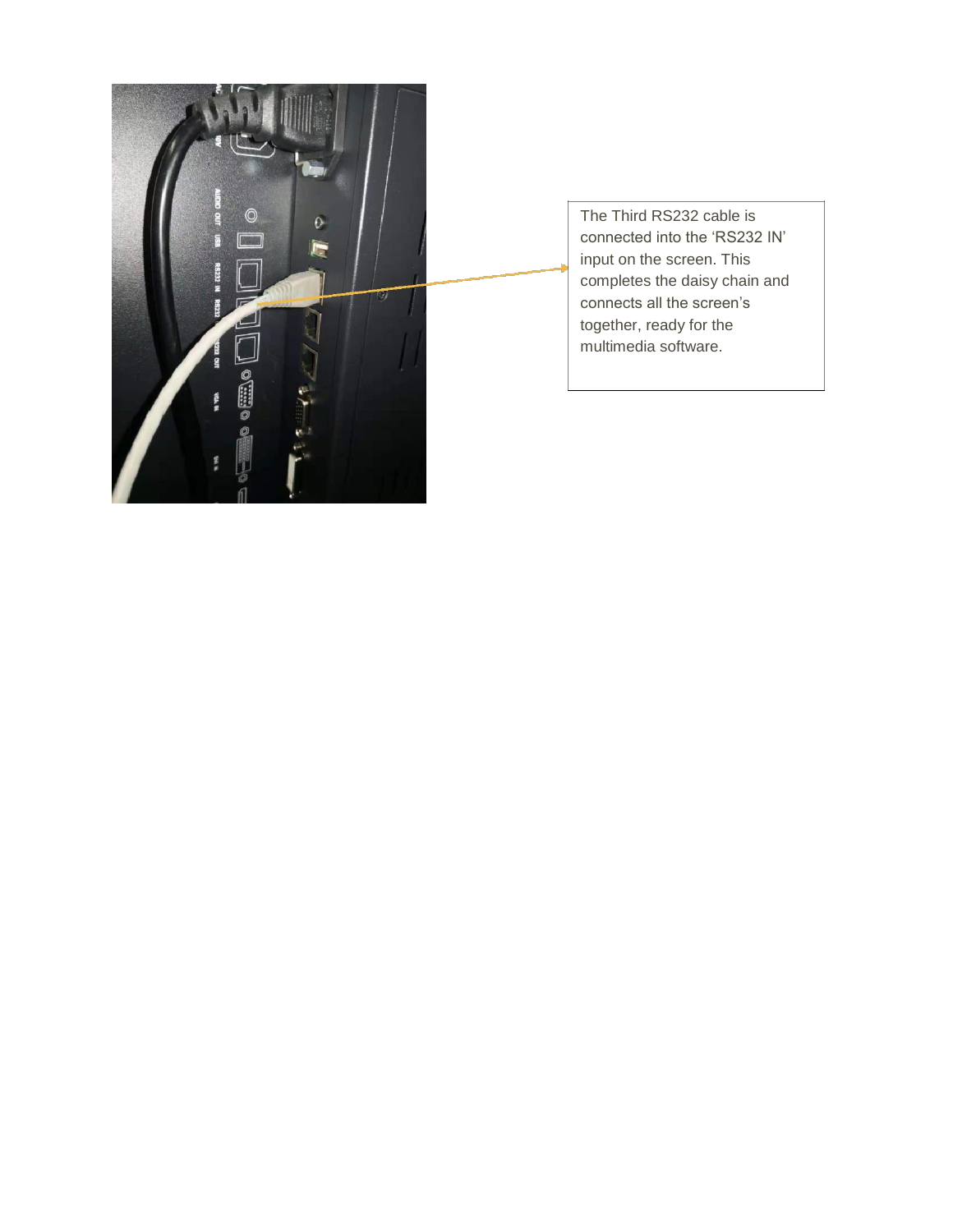Open the ScreenControl software in the 'control software en' which was previously extracted at the start of the guide.

| Multimedia control system                                                                                                                            | $\Box$<br>$\times$                  |
|------------------------------------------------------------------------------------------------------------------------------------------------------|-------------------------------------|
| Set(S) Tool(T) Plans(P) Subtitle(W) Display(0) Help(H)<br>√ × <i>■</i><br>ं<br>Œ<br>Open Connect Power On Power Off Save Machine Save Plan Read Plan | Input Channel: IN_1<br>$\checkmark$ |
|                                                                                                                                                      |                                     |
|                                                                                                                                                      |                                     |
| $1 - 1$                                                                                                                                              | $1 - 2$                             |
|                                                                                                                                                      |                                     |
|                                                                                                                                                      |                                     |
| General User Super User                                                                                                                              | Connection Status: Disconnect .:    |

Once opened, click on 'Set (S)' in the top left corner and click on 'Com Setting ( C )' This will bring you up to a new setting's menu which we will need to change.

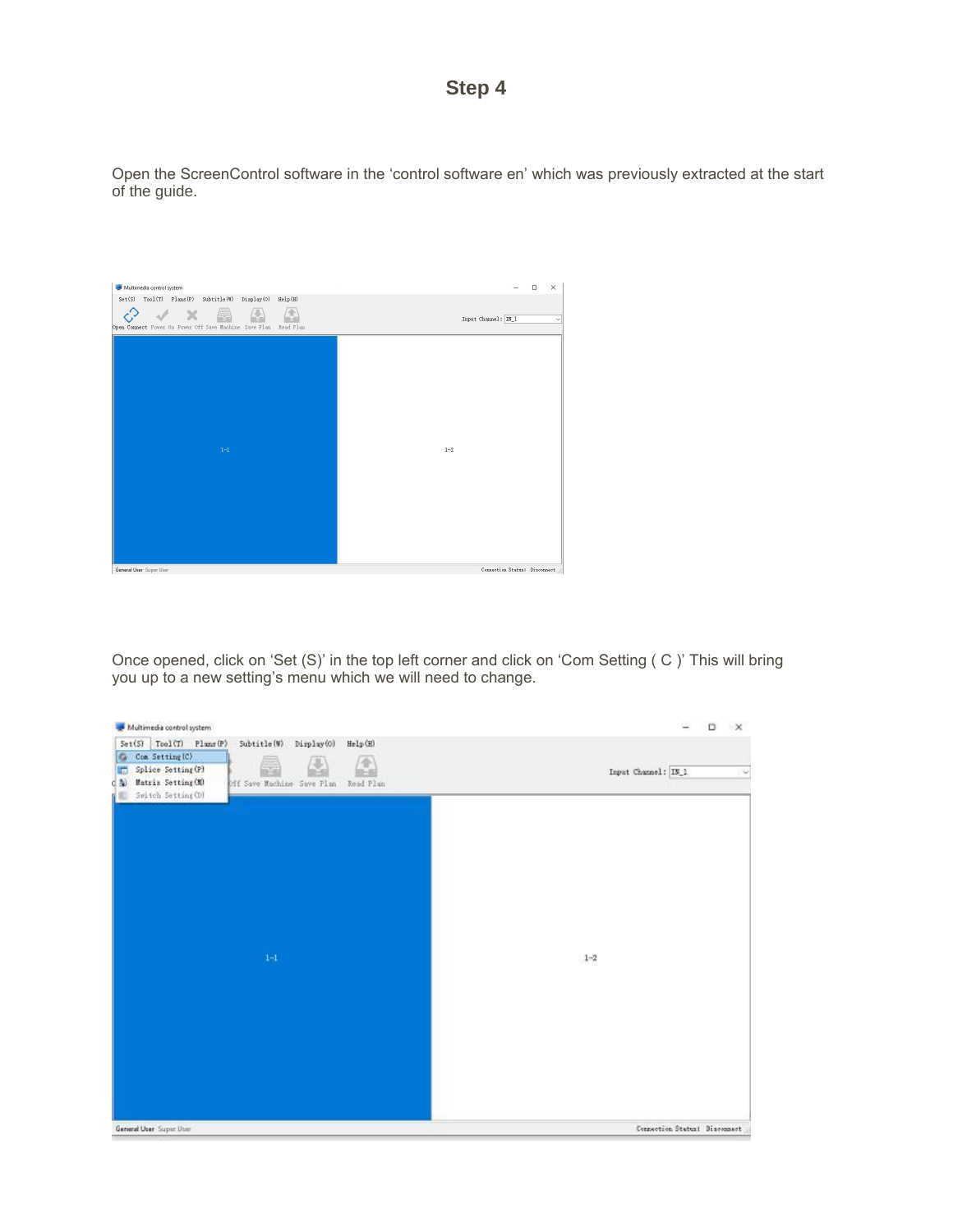Change all the 'Com select' to 'COM4'. This isn't a necessary step but it will help the screens connect to each other.

|                               | Splicing Equipment<br>IP Address | <b>COM Select</b>    | Explanation                                                                        |                                 |                      |  |
|-------------------------------|----------------------------------|----------------------|------------------------------------------------------------------------------------|---------------------------------|----------------------|--|
| О<br>Net                      | 192.168.201.192                  | COM4<br>$\checkmark$ | The default serial communication parameters: 8 data bits,<br>no parity, 1 stop bit |                                 |                      |  |
| $\circledcirc$<br>Serial      | Port                             | <b>Baud Rate</b>     | Network connection protocol: TCP connection                                        |                                 |                      |  |
|                               | 23                               | 9600<br>$\omega$     |                                                                                    |                                 |                      |  |
|                               |                                  |                      |                                                                                    |                                 |                      |  |
| <b>Video Matrix</b>           | IP Address                       | <b>COM Select</b>    | VGA Matrix                                                                         | IP Address                      | <b>COM Select</b>    |  |
| $\bigcirc$ Net                | 192.168.201.192                  | COM1                 | $\bigcirc$ Net<br>$\checkmark$                                                     | 192.168.201.192                 | COM1<br>$\checkmark$ |  |
| $\circledcirc$<br>Serial      |                                  | <b>Baud Rate</b>     | $\circledcirc$<br>Serial                                                           |                                 | <b>Baud Rate</b>     |  |
| Matrix                        | Port<br>23                       | 9600                 | Matrix                                                                             | Port<br>23                      | 9600                 |  |
| Interaction                   |                                  | $\checkmark$         | Interaction                                                                        |                                 | $\checkmark$         |  |
| <b>DVI Matrix</b><br>Net<br>O | IP Address                       | <b>COM Select</b>    | <b>HDMI Matrix</b><br>$\bigcirc$ Net                                               | IP Address<br><b>COM Select</b> |                      |  |
| Serial                        | 192.168.201.192                  | COM5<br>$\checkmark$ | Serial                                                                             | 192.168.201.192                 | COM5<br>$\checkmark$ |  |
|                               | Port                             | <b>Baud Rate</b>     |                                                                                    | Port                            | <b>Baud Rate</b>     |  |
| Matrix<br>Interaction         | 23                               | 9600<br>$\checkmark$ | Matrix<br>Interaction                                                              | 23                              | 9600<br>$\checkmark$ |  |

Once completed, click on 'Sure' and you're set to connect the screen's together. Click on 'Open connect' and this should connect the screens to the software.

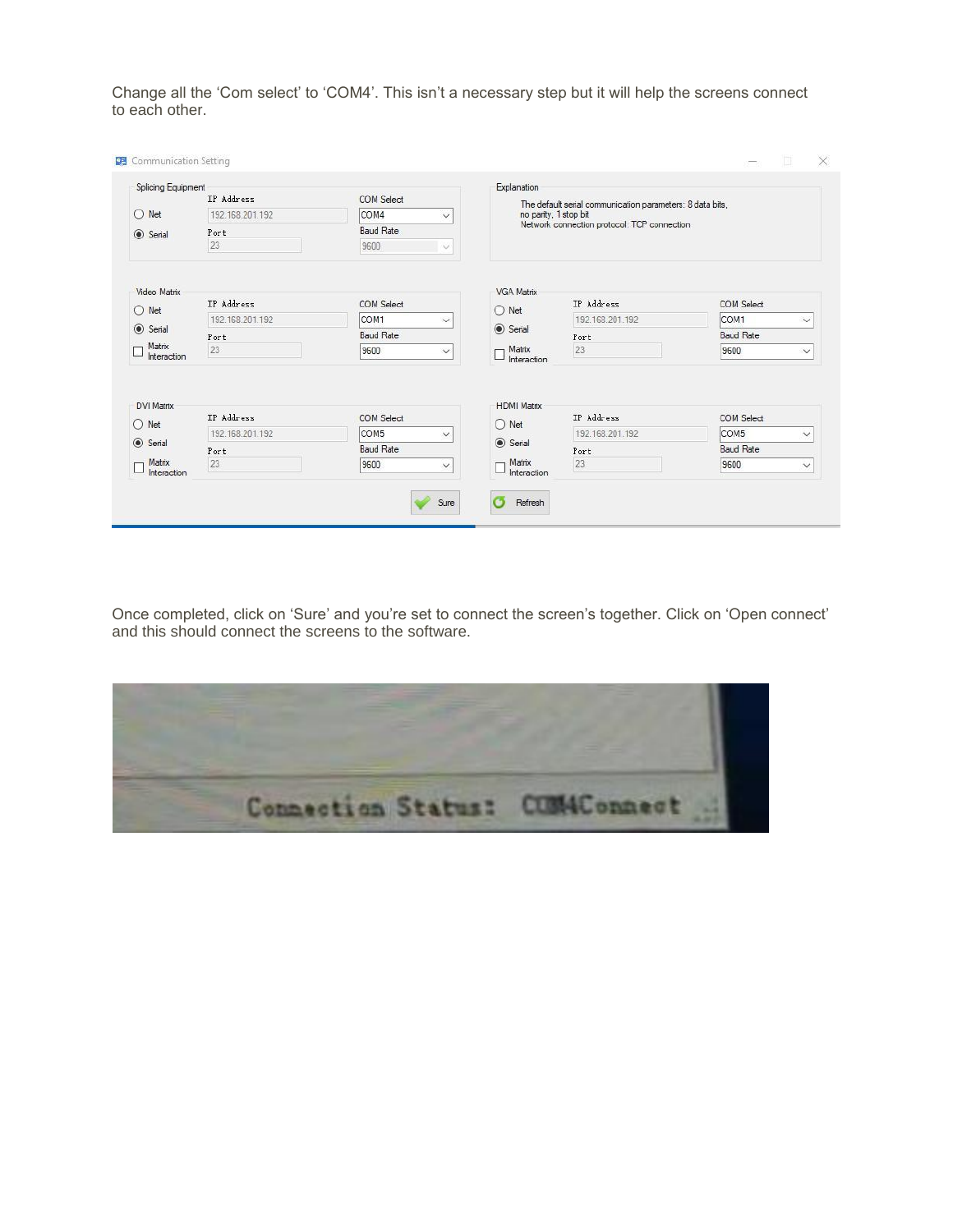Once this is connected click on the option 'Super user' in the bottom left corner and enter the password '123321' when the option is prompted.



When you see the option 1-2, 1-2,1-3 on the screen options, this doesn't mean they're connected together, you need to highlight them all, and right-click. This will prompt a new menu, click on 'HDMI' and if all are changed to '1-1:HDMI', '1-2:HDMI' then all screen's are now connected.